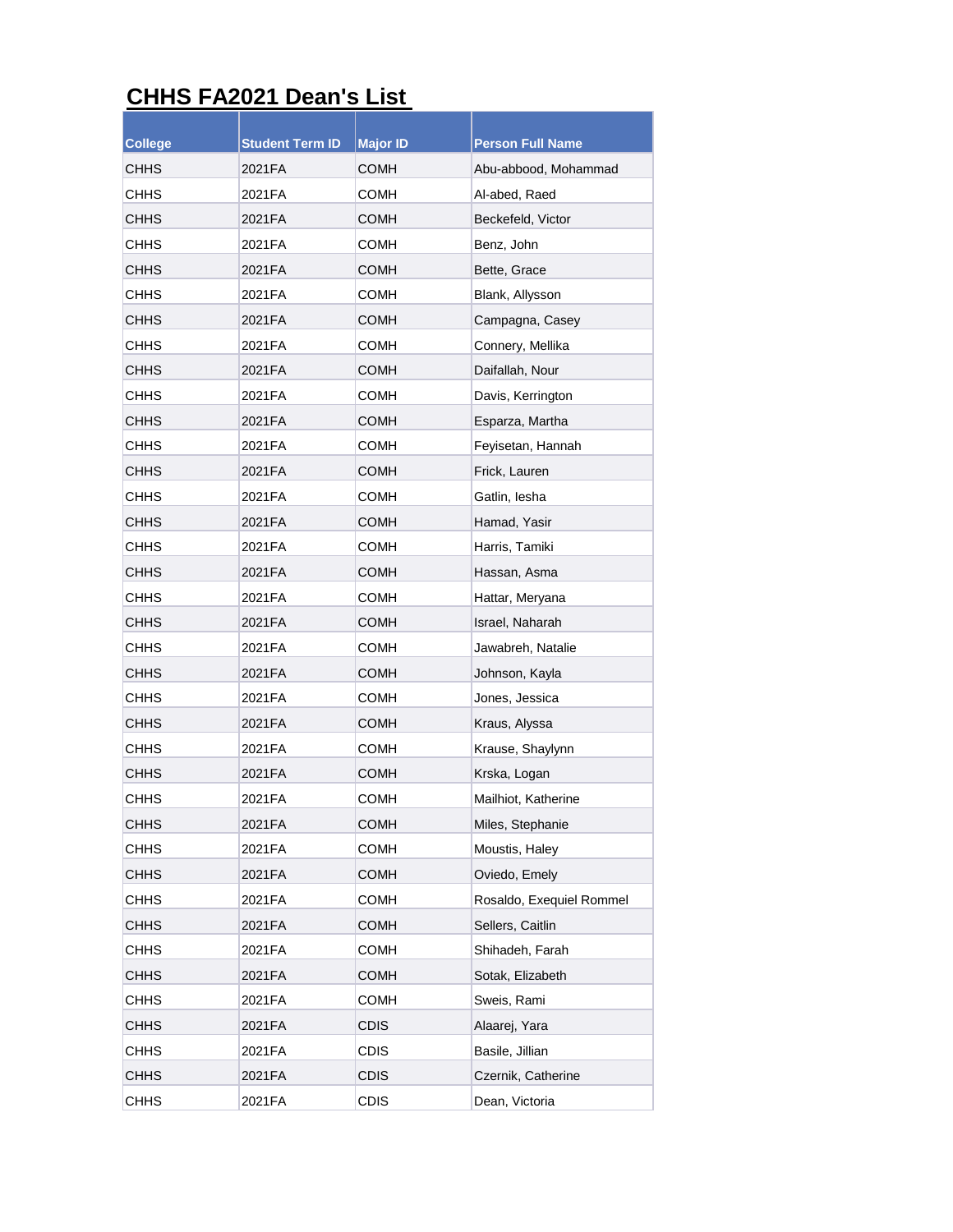| CHHS        | 2021FA | <b>CDIS</b> | Grabowski, Lindsey     |
|-------------|--------|-------------|------------------------|
| <b>CHHS</b> | 2021FA | CDIS        | Guirguis Bebawy, Clara |
| <b>CHHS</b> | 2021FA | <b>CDIS</b> | Molina, Michelle       |
| <b>CHHS</b> | 2021FA | <b>CDIS</b> | Morales, Alyssa        |
| <b>CHHS</b> | 2021FA | <b>CDIS</b> | Qaisi, Dunia           |
| <b>CHHS</b> | 2021FA | <b>CDIS</b> | Ramos-Moreno, Yelitza  |
| <b>CHHS</b> | 2021FA | <b>CDIS</b> | Regalado, Xochitl      |
| <b>CHHS</b> | 2021FA | <b>CDIS</b> | Richardson, Melody     |
| <b>CHHS</b> | 2021FA | <b>CDIS</b> | Tobias, Neida          |
| <b>CHHS</b> | 2021FA | HLAD        | Anderson, Garrett      |
| <b>CHHS</b> | 2021FA | <b>HLAD</b> | Anderson, Steven       |
| <b>CHHS</b> | 2021FA | HLAD        | Arias, Rocio           |
| <b>CHHS</b> | 2021FA | <b>HLAD</b> | Dastych, Damian        |
| <b>CHHS</b> | 2021FA | HLAD        | Fehrenbacher, Lisa     |
| <b>CHHS</b> | 2021FA | <b>HLAD</b> | Harland, Amber         |
| <b>CHHS</b> | 2021FA | HLAD        | Johnson, Carrie        |
| <b>CHHS</b> | 2021FA | <b>HLIN</b> | Jones, Quintin         |
| <b>CHHS</b> | 2021FA | <b>HLAD</b> | Kwan, Gillian          |
| <b>CHHS</b> | 2021FA | HLAD        | Lichaj, Alicja         |
| <b>CHHS</b> | 2021FA | HLAD        | Malloy, Megan          |
| <b>CHHS</b> | 2021FA | <b>HLIN</b> | Matthias, Gregory      |
| <b>CHHS</b> | 2021FA | HLAD        | Olvera, Maria          |
| <b>CHHS</b> | 2021FA | <b>HLAD</b> | Reyes, Julia           |
| <b>CHHS</b> | 2021FA | <b>HLAD</b> | Rodeghier, Rachel      |
| <b>CHHS</b> | 2021FA | <b>HLAD</b> | Stern, Shelby          |
| <b>CHHS</b> | 2021FA | <b>HLAD</b> | Talib, Yousif          |
| <b>CHHS</b> | 2021FA | HLAD        | Vincent, Abbey         |
| CHHS        | 2021FA | <b>HLAD</b> | Weidman, Kenneth       |
| <b>CHHS</b> | 2021FA | <b>HLAD</b> | Wrobel, Amber          |
| <b>CHHS</b> | 2021FA | HLAD        | Zagata, Marzena        |
| <b>CHHS</b> | 2021FA | <b>NURS</b> | Bondar, Margarita      |
| <b>CHHS</b> | 2021FA | <b>NURS</b> | Cavazos, Elizabeth     |
| <b>CHHS</b> | 2021FA | <b>NURS</b> | Clancy, Shonda         |
| <b>CHHS</b> | 2021FA | <b>NURS</b> | Davis, Latisha         |
| <b>CHHS</b> | 2021FA | <b>NURS</b> | Gonzalez, Yolanda      |
| <b>CHHS</b> | 2021FA | <b>NURS</b> | Lawson, Ashley         |
| <b>CHHS</b> | 2021FA | <b>NURS</b> | Mazur, Eliza           |
| <b>CHHS</b> | 2021FA | <b>NURS</b> | Peterson, Leslie       |
| <b>CHHS</b> | 2021FA | <b>NURS</b> | Simpson, Kalisha       |
| <b>CHHS</b> | 2021FA | SOCW        | Arseneau, Megan        |
| <b>CHHS</b> | 2021FA | <b>SOCW</b> | Banks, Annette         |